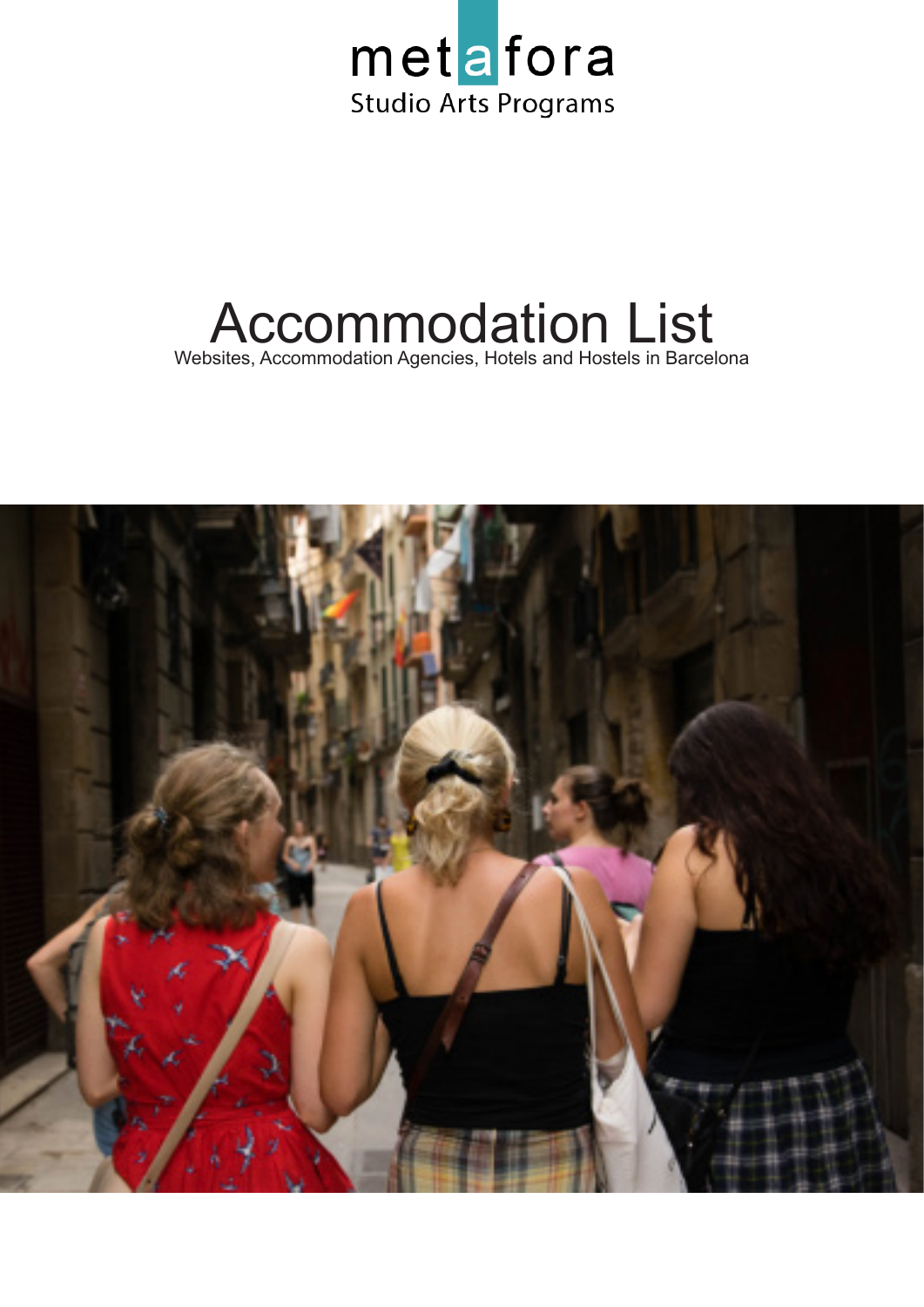

#### Living in Barcelona can be a wonderful experience. Finding a room or a suitable place to live, however, can be difficult. Our accommodation list gives suggestions to finding a place to "land", when you first arrive.

It is our experience that most of our students move at least once during their stay at Metáfora, often because they choose to find somewhere together in small groups, or because they hear by chance about "that perfect room, very cheaply for rent, just in the most wonderful area of Barcelona" . . .

This is why we normally recommend students simply to find somewhere quick and then take a month or two to "ponder the territory". Booking into ISA is therefore an option, even if you have not seen the room you are going to live in before you arrive. Remember never pay a deposit for more months than you are willing to stay. Landing in a youth hostel is also an option. There are a few very near the school with reasonable prices.

Barcelona is a small city and transport time to the school will be 10-45 minutes by metro or bus, depending on how far you live. Check out the map at www.bcn.es to know where the school is situated in relation to your flat.

A room in shared flats will normally cost from 400€ to 500€ a month (bills included, etc).

Renting a flat with 2-4 rooms will cost from 900€ to 1.200€. Many landlords ask for 6 months in deposit if you are renting an entire flat. Remember that many agencies are closed during August.

Some rooms do not have a window (at least not one leading to the outside) – something which is difficult to understand for many foreigners. When you check the ads on the internet or by phone, remember to ask if the room is "exterior" or "interior".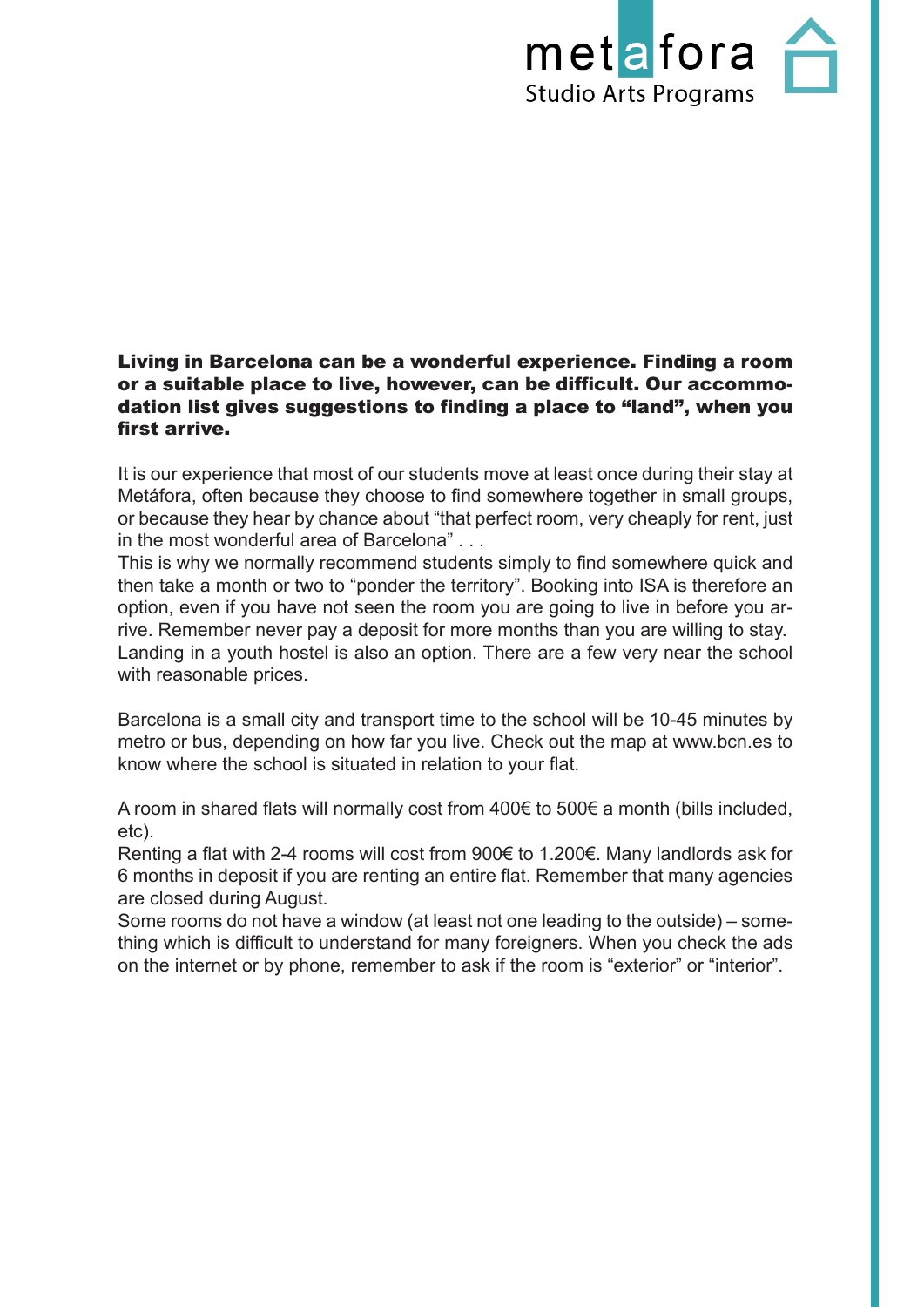

## Basic vocabulary:

alquiler – rent vender - sell habitacion – room dormitorios - bedroom individual – small (room) doble – large (room) todo incluido - all bills included piso a compartir – flat to share amueblado – furnished calefacción - heating salón-comedor – living room cocina equipada – equipped kitchen reformado - refurbished exterior – rooms with windows leading to the outside interior – no windows, or windows leading to the "patio interior" of a house particular – owner, private rent agencia – estate agency atico – top floor terraza - terrace inmuebles – houses, flats, estates

It is easy to feel cheated or badly treated, when finding your way through the urban jungle of estate agencies and flats to rent. Despite the stress and difficulty, it is our experience that students find a place in max. 2-3 weeks. Good luck!!!

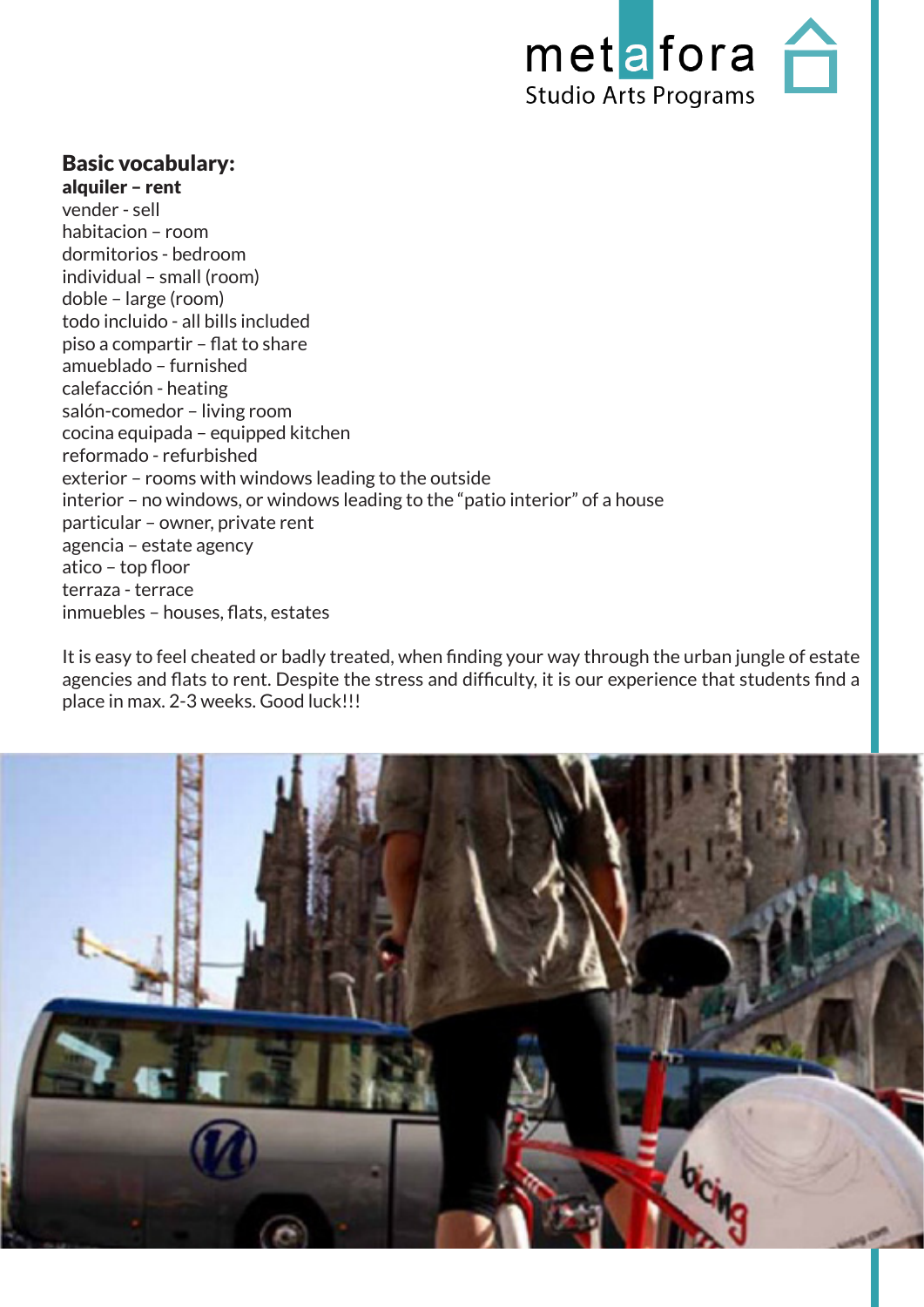

# Quick reference of suggestions:

We know it may be a bit daunting looking over the entire document so here is a quick list of the most popular places to check for housing. Remember it is not limited to just these. Take the time and look over the remainder of the document for more details and options.

www.badi.es (community website with listings of rooms and flats to rent)

www.pisosestudiantesbarcelona.com (community website listing flats for students) www.airbnb.com & www.homestay.com (short term rentals of rooms and flats completely furnished with travellers in mind)

### Hostels near to the school:

- Hostel One Sants: www.hostelworld.com (search Hostel One Sants, Barcelona)
- Alberguinn: www.alberguinn.com
- SmartRoom: Barcelona Hotel: www.smartroombarcelona.com/es/
- Hostal Sans (Pension Sants): www.hostalsans.com

### Other recommended hostels:

Sant Jordi Hostels: www.santjordihostels.com (Numerous locations, nicely appointed, some even boutique style, welcoming and fun atmosphere)

# Web sites

www,badi.es Rooms in shared flats Many ads are in English. Watch out for frauds and over-pricing.

### http://es.habitoom.com

A kind of social network that helps connect people who are looking for a place to live and live with those who offer spaces to rent

www.pisos.com www.idealista.com www.fotocasa.es

Flats and houses for rent and sale in and around Barcelona. This is where a native person would look for a new flat. None of these sites have English translation. The web sites are run by communities of estate agencies and individuals who want to rent /share their flats.

### www.couchsurfing.com

You need to be part of that community, and it's nice for a short stay while you are looking for a place to stay longer.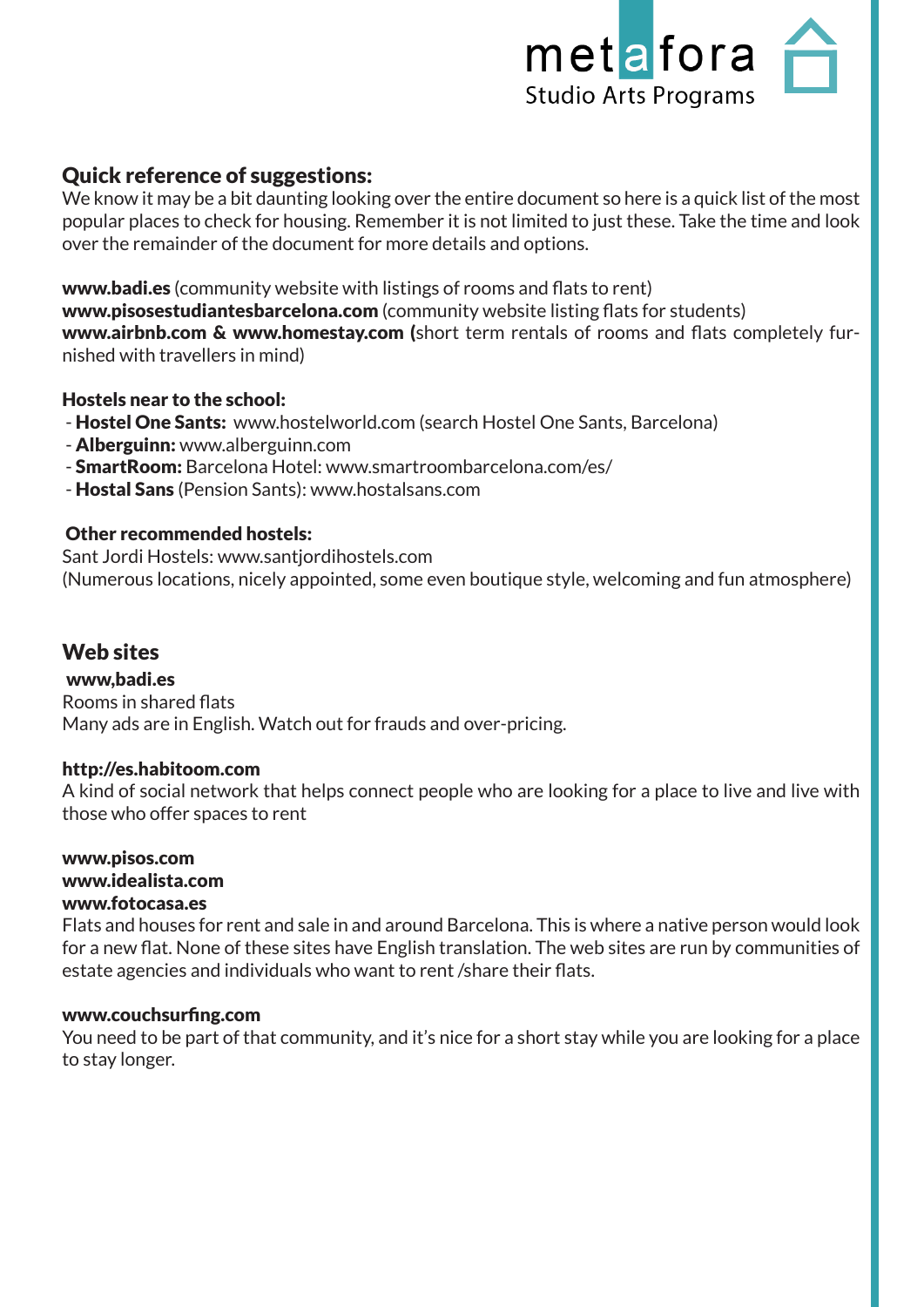

# Student agencies

## Centre d´Informació i Assessorament per Joves

Carrer de Sant Oleguer, 6, 08001 Barcelona 934 42 29 39 Opening hours: Monday to Friday. From 10:00 to 14:00 and from 16:00 to 18:00 www.habitatgejove.com

This place is good for flat hunting. It is an information centre for young people from Generalitat de Catalunya (catalan government) and many students advertise here when they need new flatmates. There is an English version of the web.

# I.S.A. (International Student Agency)

Calvet 15, 6º 2ª 08021 BARCELONA Contact : info@isa-barcelona.com Tel. 93 200 89 25 http://www.isa-barcelona.com/ No set office hours so it is best to first make an appointment.

The agency charges an initial fee for its services (varies depending on length of lease), plus 1 month deposit and first month's rent to paid up front.

They offer housing in Barcelona in shared flats or rooms, and also renting a room in the house of an older person with access to the bathroom and kitchen. The landlords prefer to rent for a period more than 4-6 months. On an individual basis, sometimes a shorter stay can be negotiated. Typically the renters are mature students and working as an intern.

ISA has many flats available in Barcelona, in different areas of the city. You can express your wish of living in a certain area, but all flats are subject to availability. If you are not happy about the place where you live, Ferran will normally do his best to help you move into another flat.

All the flats have a living room with TV, a fully equipped kitchen, washing machine etc. The flats from ISA are normally not especially luxurious, but you should have everything you need during your stay. Rent for a room in a shared flat (3 to 4 students) is around 300€-400€ a month. In most of the flats this price includes all bills.

Rent must be paid directly to Ferran at ISA before the 5th of every month.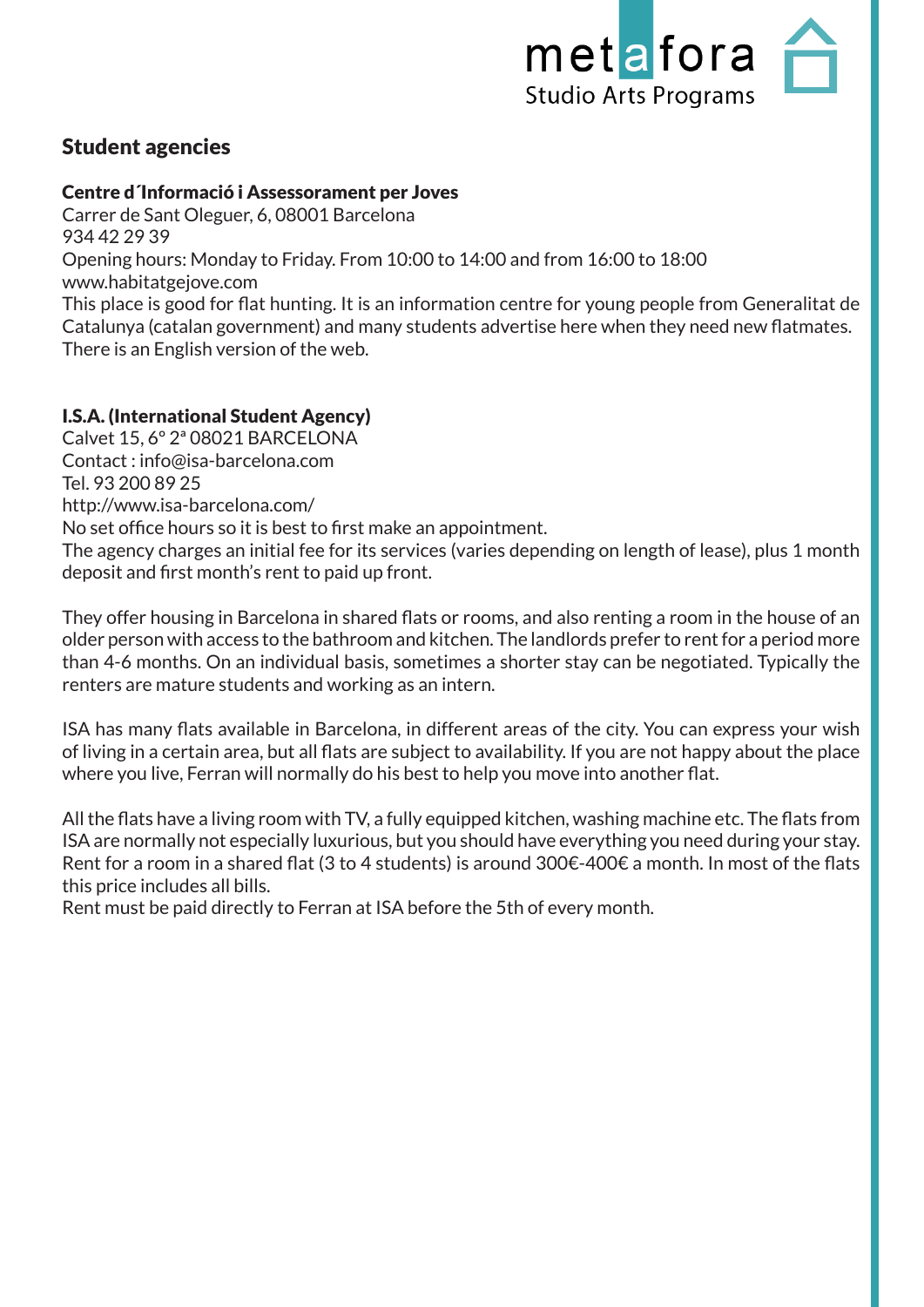

# Estate Agencies

## Fincas Els Pallars

Av. Madrid, esq. Joan Guell (very near the school)

This is a normal estate agent, but they have many flats for rent (that is not very usual). Check periodically for new offers.

As all estate agents, they charge one month deposit in commission and normally ask for a deposit of 3 min. months rent. They have both furnished and unfurnished flats.

## Barcelona Allotjament

carrer Pelai, nº 12 pral B 08001 Barcelona Telf. 93 268 43 57 Fax 93 268 43 57 www.barcelona-allotjament.com English spoken. This agency offers different options of accommodation, including shared flats, small apartments and accommodation with Spanish families, all around the city but mostly in the centre. The agency will be closed in August. The agency charges an inicial fee for its services.

## Habit Servei

c/ Muntaner 200 2º 3ª habitservei@habitservei.com Telf. 93 240 50 23 English spoken.

This agency offers shared flats for students, apartments, and accommodation with families. Costs range from renting an apartment from 700 to 1200€/month (water, elec. not included). Accommodation with Spanish families will cost around 350 euros (breakfast included) or 480 euros (breakfast+dinner).

The agency charges an inicial fee for its services.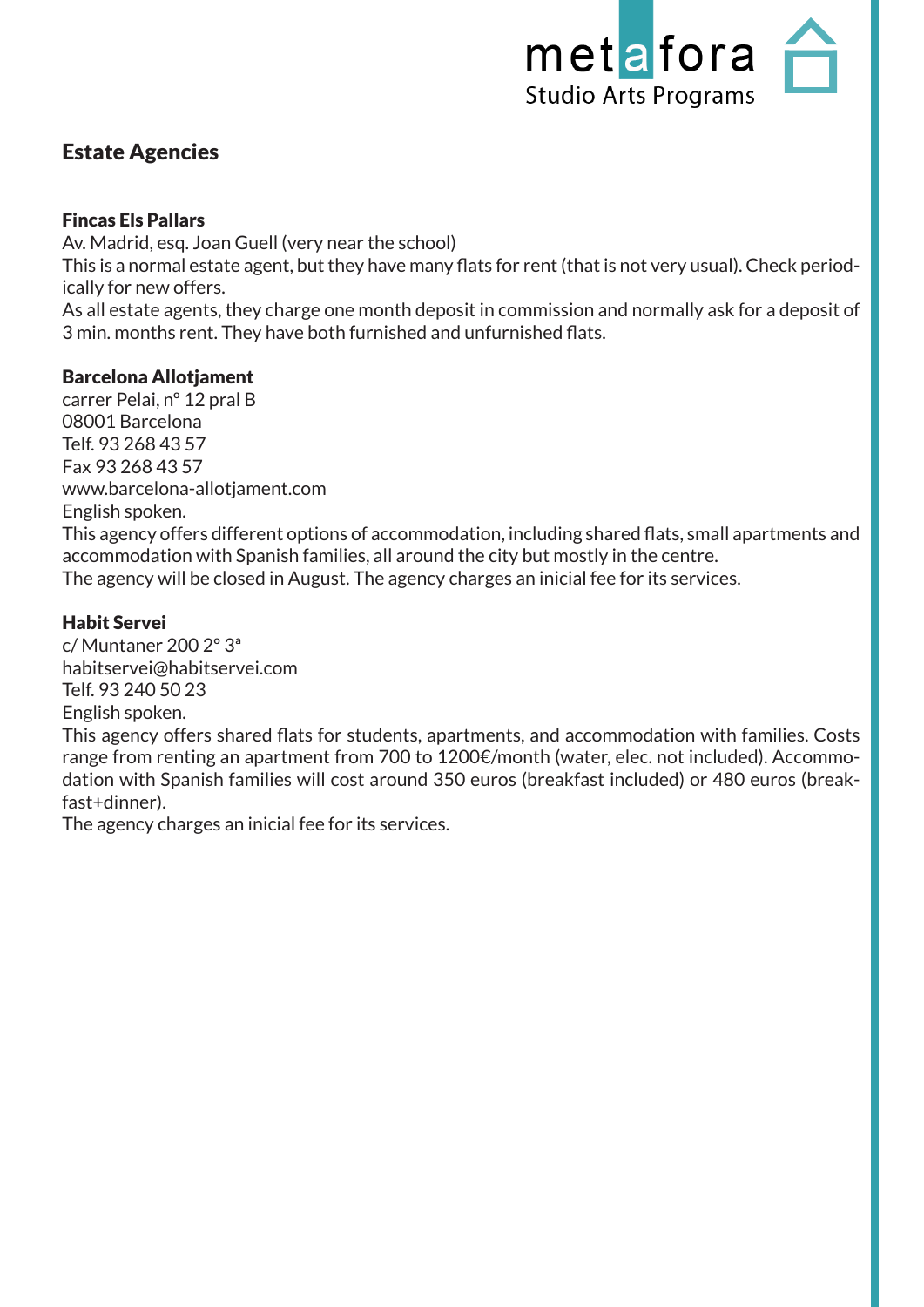

# Student Residences

## Sant Jordi Piso Univiersitaris

www.pisos-estudiantes-barcelona.es Duration of stay: October through June (1 month minimum stay) Private rooms 499€, Double (per person 449€) Cost includes cleaning in common areas. Food not included, though meal plan available for extra cost. Related expenses: Utilities 399€, Deposit 600€ and Contract expenses 160€

## Melon District Student Housing

#### www.melondistrict.com

There are two complexes, one located in Poble Sec and the larger one at Marina district. Short and long term stays are available. Both with a rooftop pool, sleek decor, resident assistant, lounge and study space, food for purchase at the Melon Cafe, outdoor spaces with wifi, laundromat and 24 hour reception desk. Rooming may be a bit expensive but it provides a warm, inviting atmosphere with other student residents friendly and eager to help.



#### Photo from www.melondistrict.com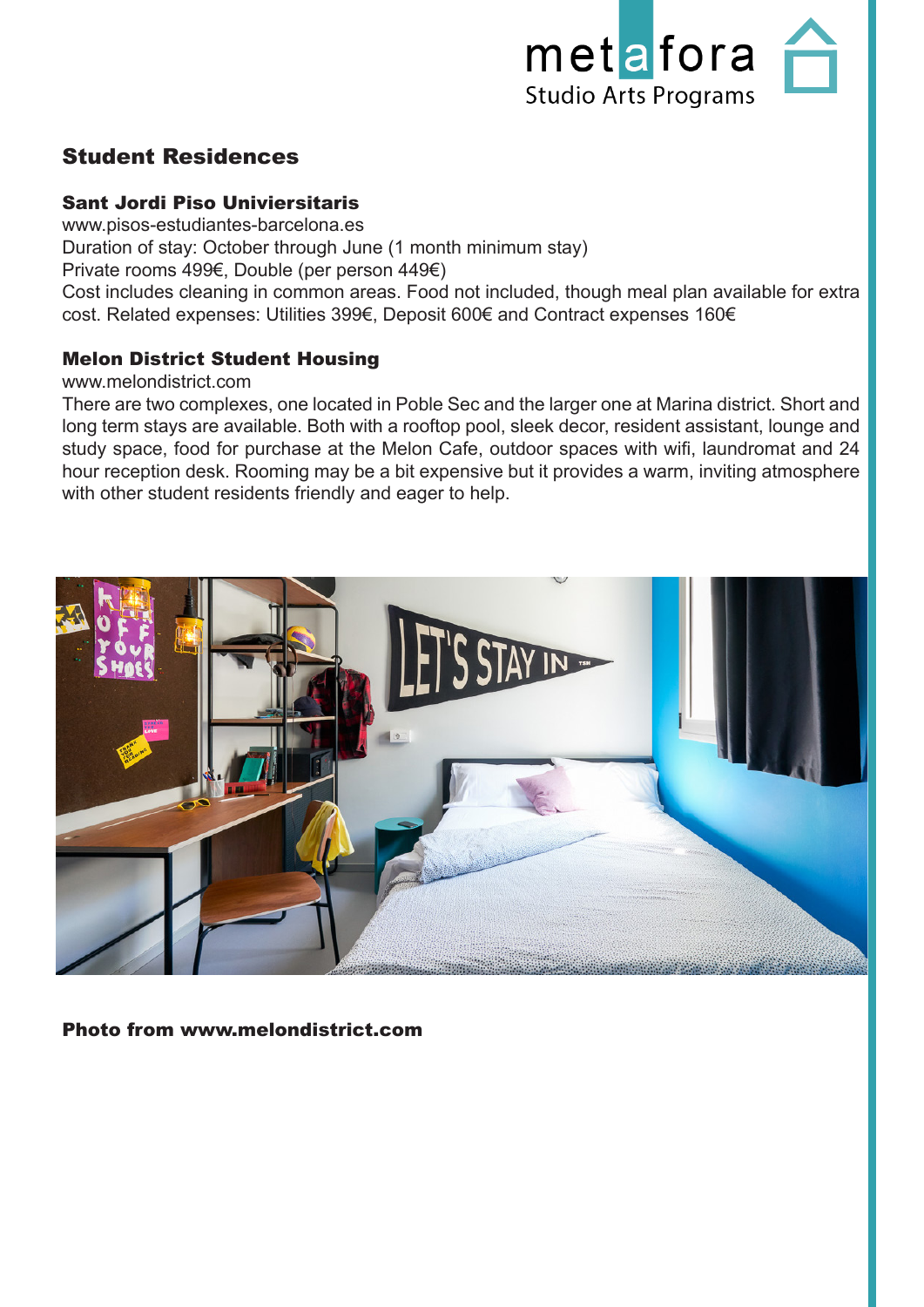

#### Hostels and Hotels

Hotels and apartment of all categories. For apartment and hotel bookings in Barcelona. Various prices

www.barcelona-on-line.es www.barcelona-accomodation.net www.lodgingbarcelona.com www.athome-barcelona.com www.inside-bcn.com www.barcelonaliving.com www.hostels.com

#### Low cost

#### Alberguinn Youth Hostel Very close to school!!!

c/ Melcior de Palau, 70-74 entlo Teléfono: +34 934905965 / Fax +34 934911941 http://www.alberguinn.com 14-24€ (shared dorms) They have a deal called "landing" according to what if you are enrolled in a school here in Barcelona you can stay there for 14€ a night –shared room, 6 people minimum- (breakfast, towels, sheets and free access to internet, TV and DVD included) for minimum a week. It may be helpful while finding a "more definitive" place. Very close to the school.

### Hostel One Sants

Calle Casteras 9 +34 933 324 192 Book online through www.hostelworld.com or http://www.districthostel1.com/barcelona-sants-2/ 12-28€ (2-6 person shared dorms) Close to the school.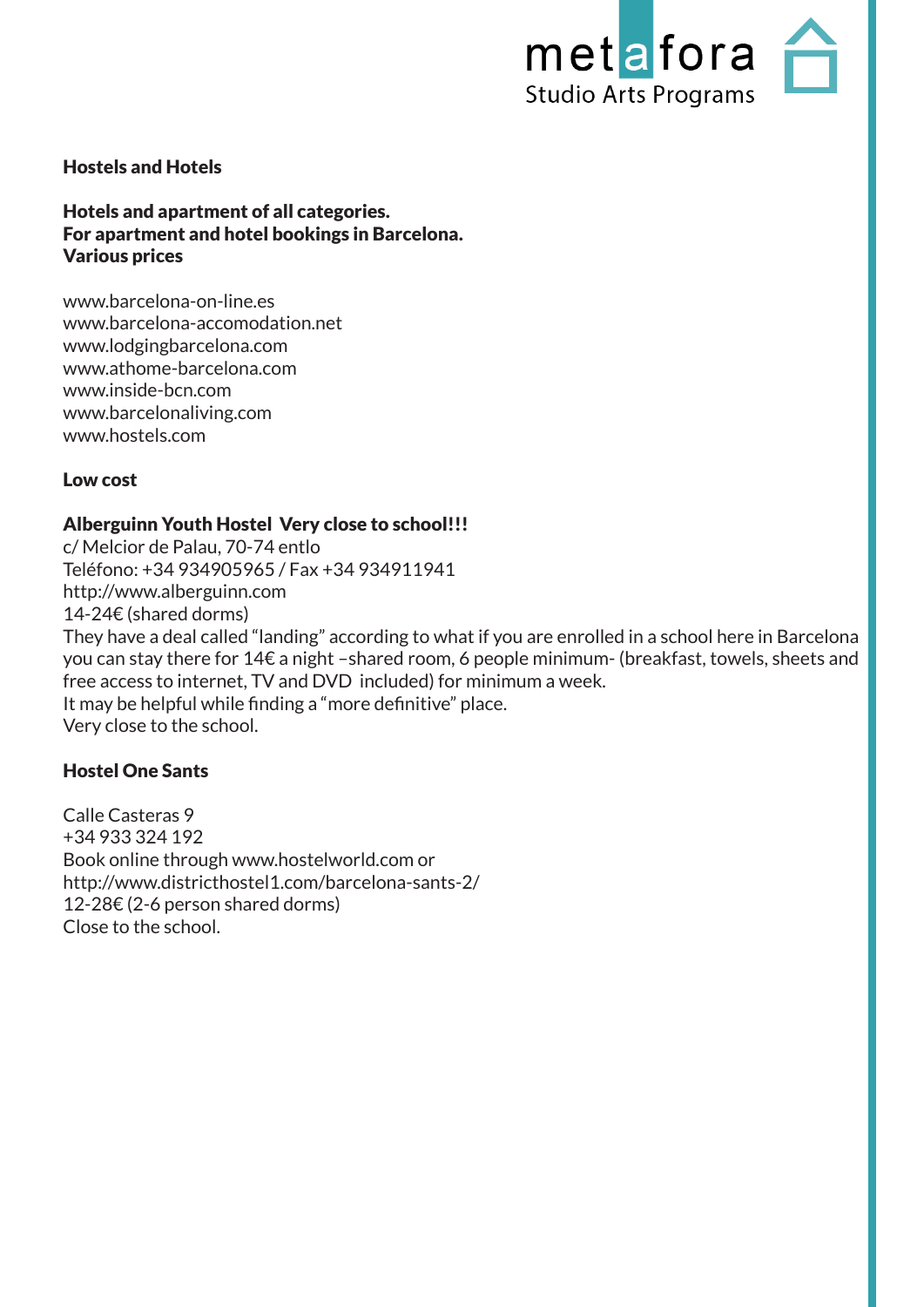

## Mambo Tango Backpackers Hostel

C/ Poeta Cabanyes 23, Book online through www.hostelworld.com or www.santjordihostels.com 26-28€ (4-10 person dorm)

#### Graffiti Hostel

C/Arago 527-529 Pral. 931 86 3397 Book online through www.hostelworld.com 9-17€ (shared dorms) Alberg Palau (city centre) C/ Palau, 6 Tel: (+34) 934125080

#### www.bcnalberg.com

2 pax – 15-29€ **Hostelscat** 2 minutes from school C/Panissars,5 93 667 27 06

#### www.hostelscat.com/en/

email: info@hostelscat.cat 13-18€ including breakfast, fiber optic wifi, 24 hour reception Discount for longer stays

#### Sant Jordi Gracia

Carrer de Terol 35 93 342 41 61 www.santjordihostels.com email: gracia@santjordi.org 13-35€ -new hip, modern boutique hostel in a charming neighbourhood, 30 minutes by metro to school Sant Jordi Sagrada Familia C/ Freser 5934 46 05 17 www.santjordihostels.com email: sagradafamilia@santjordi.org 13-38€ large, designer hostel with many rooming options, including a 3 bedroom suite. Sant Jordi Aragó C/ d'Aragó 268, principal 1ª 93 215 67 43 www.santjordihostels.com email: arago@santjordi.org 12-28€ mixed rooms for 4- 10 people, fully equipped kitchen, convenient location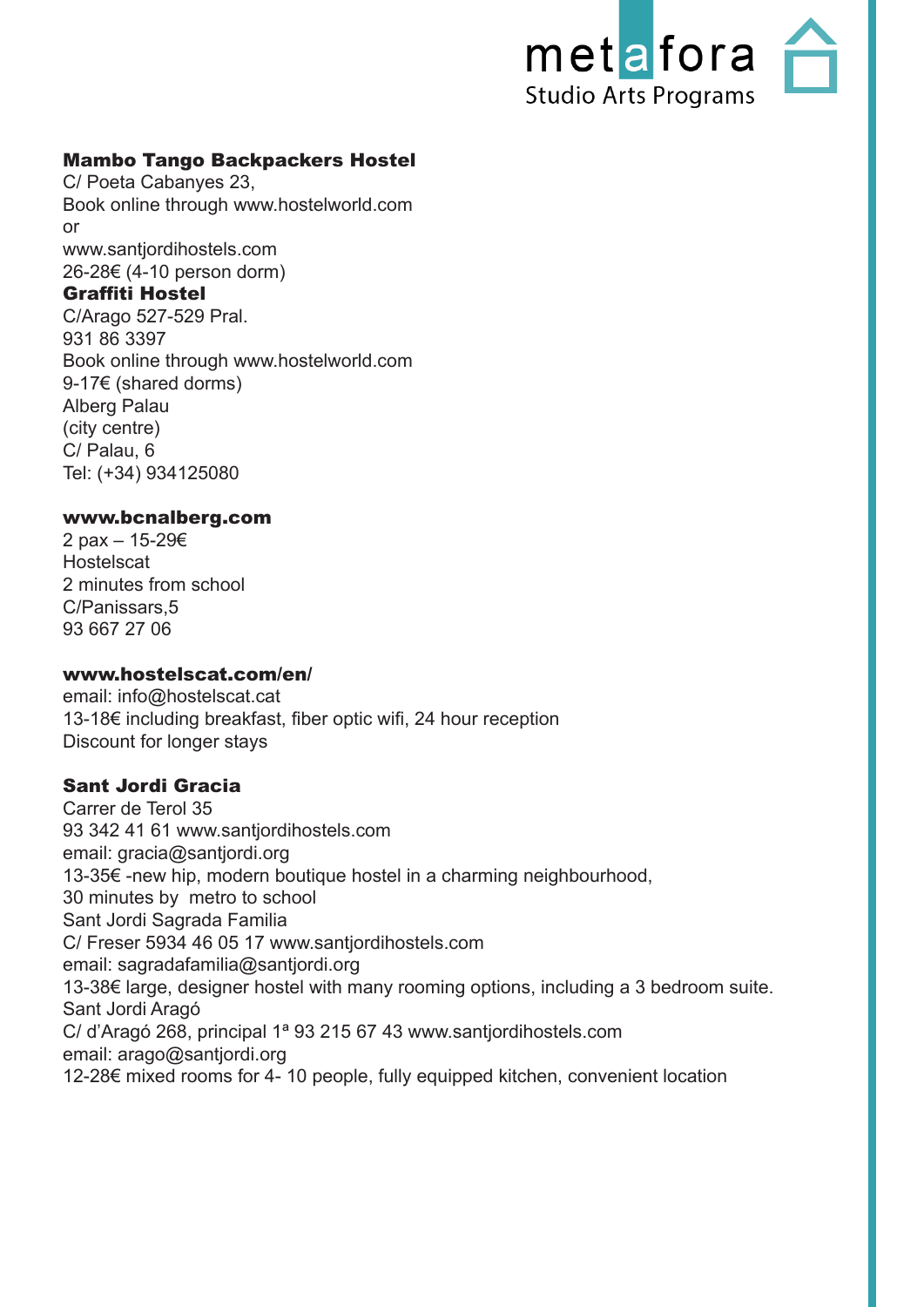

# Pensions (cheap hotels)

#### Pension Sants Very close to school!!!

C/Antoni de Campmany 82 www.hostalsans.com Tel: (+34) 933313700 29€ -68€ (w/ and without individual bathrooms)

## Pension Alamar

C/Comtessa de Sobradiel Tel: (+34) 933025012 www.pensioalamar.com 22/28€ (single), 36/45€ (double)

#### Hostal Neutral (city centre)

Rambla Catalunya 42 Tel: (+34) 934876390 35-38€ (single), 60-70€ (double)

#### Hostal Levante (city centre)

Baixada de Sant Miquel, 2 Tel: (+34) 629369950 http://www.hostallevante.com 40€ without bathroom; 100€ triple

# Also available:

# Apartment rentals

 $1<sub>br</sub> - 4<sub>br</sub>$ Min 3 nights – 10 months stay 1200€ - 1800€ fully equipped with 3 double bedrooms

# Hostal Residencia Australia

(city centre) Ronda Universitat 11, 4:1a Tel: (+34) 933174177 Fax: (+34) 933170701 www.residenciaustralia.com 44-59€ Single and Double

# Bohemia Barcelona

Gran de Gracia, 123 664 1276 64 www.bohemiabarcelona.com Off season - 20€ single/30€ double Regular season - 30€/45€ High season - 40€/ 60€